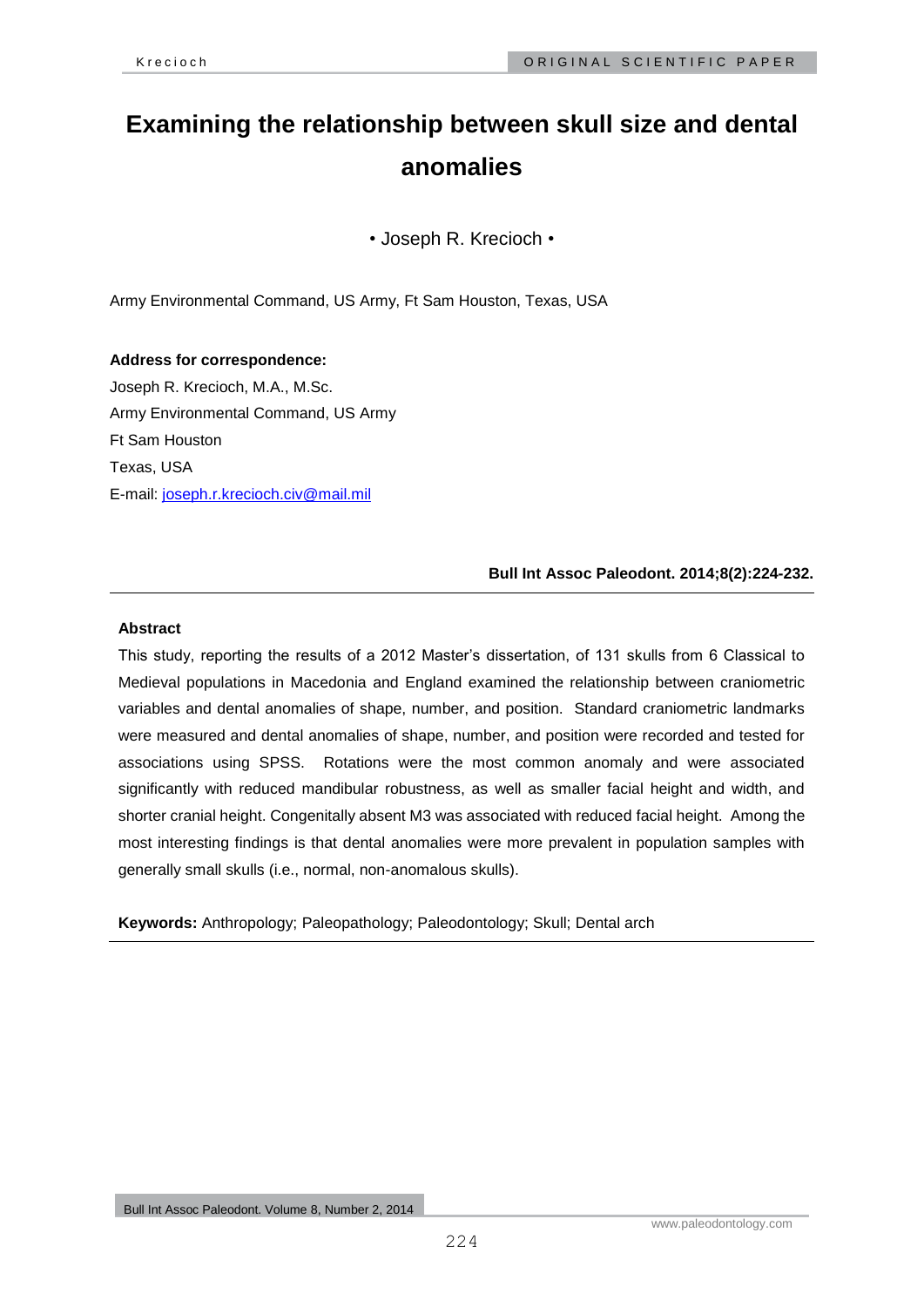### **Introduction**

Among the major trends of anthropological research over the past decades has been the focus on the reduction of skeletal robustness in the masticatory complex as humans have progressed from a hunter-gatherer diet to the refined diet provided by agriculture (1,2,3). Additionally, the phylogenetic growth, globularization, and reduction of alveolar prognathism characteristic of the human skull is at least partially driven by the expansion of the braincase and flexure of the cranial base to allow bipedalism; these features are believed to be under stronger genetic control than features of the face, an idea supported by a number of recent studies (4,5,6,7). The importance of climatic, environmental, dietary, and other extrinsic factors in the development of the adult human face has been appreciated since at least Boas' 1912 study of craniometric difference between Europeans and their American immigrant counterparts (8). By the 1960s, Moss's Functional Matrix Hypothesis (FMH) took full account of the "functional demands of soft tissue" in shaping the skeletal elements of the face (9). A significant postulate of the FMH is that facial bone growth is spurred on by a genetic plan, but each element is shaped by the activities of neighboring elements and associated musculature, as well as other, possibly epigenetic and genetic, factors (10). This feedback activity allows the jaws to grow to maintain functional efficacy (9, 10, 11, 12).

The epidemiologic transition theory of occlusal disorder explains the hypothesized increase in occlusal disorders as a result of the transition to the softer diet of agriculture, in which highlygenetically controlled teeth erupt into environmentally-controlled, reduced jaws (1, 13, 14, 15). As a "disease of civilization" (1), occlusal disorders in modern society have been described as "so common as to be almost normal" (16), and have been also attributed to other modern environmental and behavioral conditions ranging from mouth-breathing to ethnic mixing (16, 17).

This study tested several implications of the epidemiological transition theory: First, that premodern archaeological populations should indicate lower prevalence of orthodontic anomalies; second, that sizes of craniofacial or masticatory elements should show reductions from premodern to modern times; and finally, that orthodontic anomalies should be associated with such reductions in jaw sizes.

#### **Materials and Methods**

Sixteen standard craniometric landmark measurements, as described by Howells (18), Buikstra and Ubelaker (19), and Bass (20), summarized in Table 1, were taken from the complete or near-complete skulls utilizing digital sliding and spreading calipers. Measurements were recorded and converted into indices (described in 20) including the unique indices MAXBCDL ([MAXB\*100]/BCDL), FB1 ([BCDL\*100]/ZYB), and FB2 ([FMT\*100]/BCDL)(described in 21) in order to gain insight into relative dimensions of orofacial structure. Dentitions were visually inspected for dental anomalies, including

Bull Int Assoc Paleodont. Volume 8, Number 2, 2014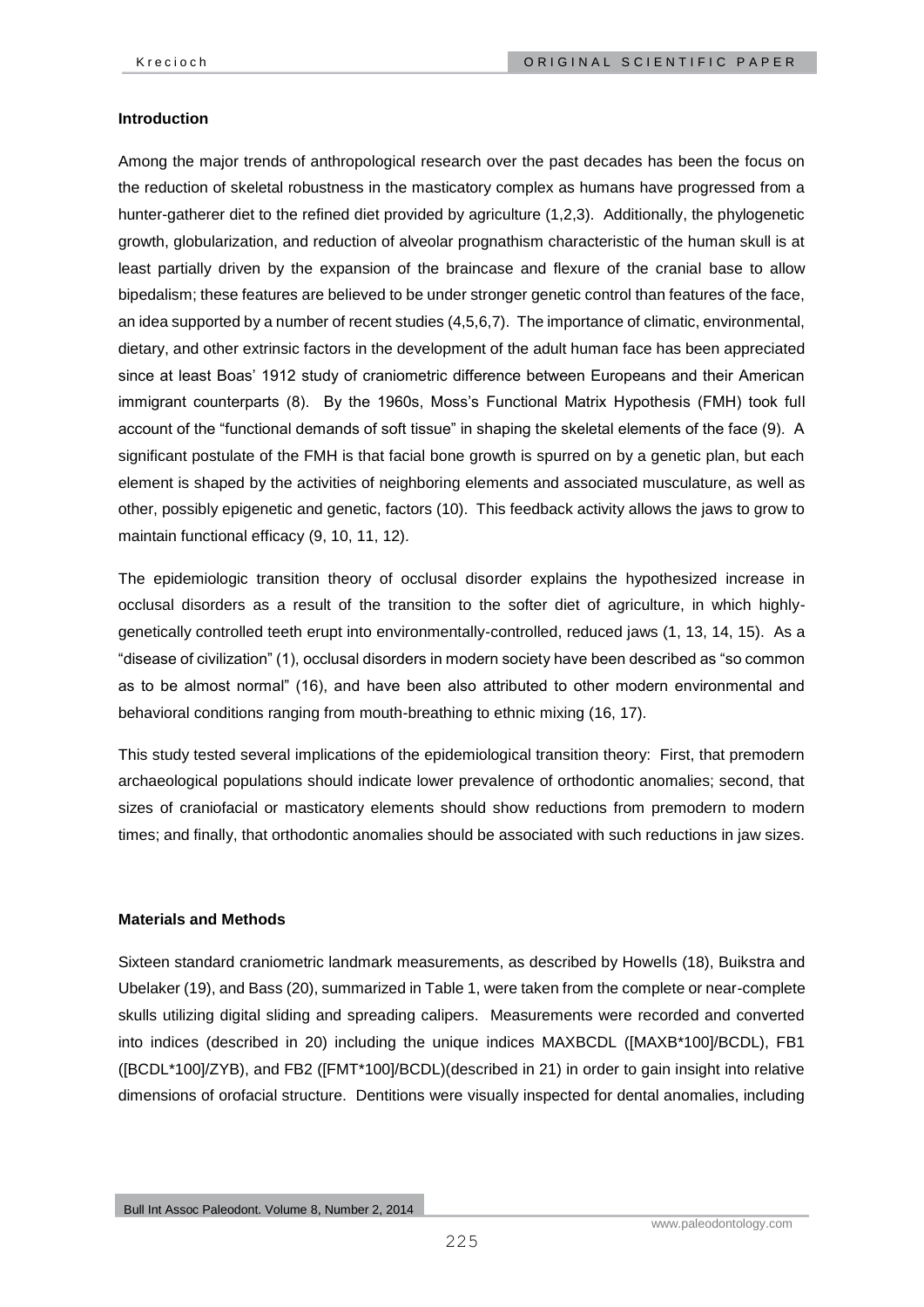crowding, rotations, transpositions, ectopic eruptions, agenesis, and supernumeraries. Data was collected onto paper recording forms and later entered into an SPSS 18.0 database.

A total of 131 male and female skulls were analyzed. Seventy-four skulls (47 male and 27 female) were from medieval to post-medieval England, located at the Biological Anthropology Resource Center at the University of Bradford. Fifty-seven skulls (29 male and 28 female), from the largely classical Marvinci and mostly medieval Demir Kapija collections at the Museum of Macedonia, Skopje, were analyzed. SPSS 18.0 was used to calculate the frequency and distributions of orthodontic anomalies, and to investigate relationships of craniometric variables to the distribution of these anomalies.

# **Results**

Prevalence rates are indicated in Table 2. The general prevalence rate of anomalies was 72.5%. No statistically significant correlations exist between any anomaly and sex or population sample, although crowding occurred more frequently in males (27.6%) than females (18.2%). Fisher's exact tests indicate a correlation among males of rotations with crowding (p=0.032), and among English males rotations were correlated with ectopic eruptions (p=0.043). Further, prevalence of anomalies varied according to population sample, with crowding reaching nearly 50% in the Marvinci (Macedonia) sample, and rotation prevalence over 36% in the Chichester (England) sample; see table 3.

Mandibular variables were the most common craniometric landmarks associated with orthodontic anomalies by independent sample t-tests (at p=0.05). Bicondylar breadth, ascending ramus height, ascending ramus minimum breadth, and height of mandibular symphysis size reductions were all significantly associated with the presence of rotations. Minimum ramus breadth reduction was also associated with crowding, and congenitally absent teeth were associated with reduced bigonial breadth. Table 4 summarizes the details of craniofacial landmark associations.

Facial features also showed associations with anomalies. Facial height, facial width, maximum cranial length and cranial height reductions were all associated with rotations; reduced facial height was associated with congenitally absent M3. The only craniometric variables never showing a significant relationship to the expression of an anomaly were maximum cranial breadth (XCB), upper facial breadth (FMT), palatal breadth (PB), and maxilloalveolar breadth (MAXB). Indices featuring jaw dimensions were largely associated with dental anomalies; see table 5 for details.

## **Discussion**

The prevalence rates of hyperdontia (supernumeraries), misshapen teeth, and ectopic eruptions and impactions all fell within the modern range of worldwide populations (22, 23, 24), as well as other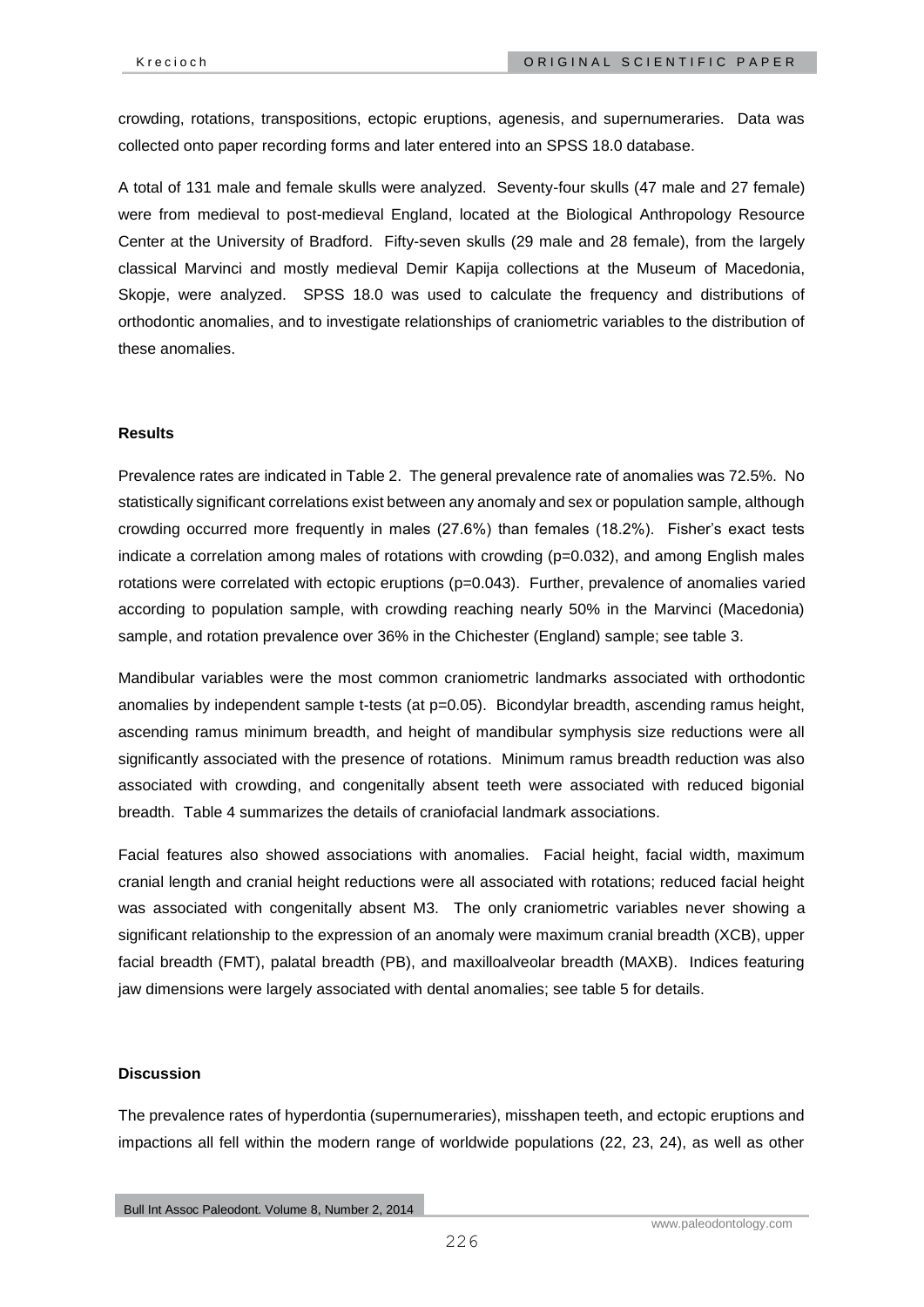archaeological populations (25). Rotations, the most common anomaly, were not generally associated with crowding, which is often assumed (26, 16).

While there is evidence of a general deterioration of dental health and increase in orthodontic deviance between modern and premodern populations, this study also indicated variation among the Classical and Medieval period population samples, suggesting that the variation may be due not only to the shift from the hunter-gatherer lifestyle to agriculture, but to more local environmental, health, and/or population (endogamy or mixing) disturbances. Crowding is regarded as a major concern for modern, Westernized populations, with prevalence of between 40% and 80% (27, 28), and many researchers have claimed that ancient and non-Westernized populations have little or no crowding (17, 27) or malocclusion (1). Other archaeological data, however, has indicated high levels of crowding, including a medieval London site (29), and a report of prevalence as high 100% in a French Copper Age site (27). The data here, particularly the significant difference in the rate of crowding between the Macedonian samples, Classical/Roman Marvinci (44.8%) and Medieval Demir Kapija (14.3%), resembles Vodanovic and colleagues' description of the Croatian transition period, between a Late Antique (26% crowding) and Early Medieval (7.19%) sample (25). This data also supports Valjanovska's description of a "deterioration" of general health during the Roman period of Marvinci (30). Crowding, along with rotations, has been hypothesized to result from decreases in jaw size (1, 31), but this data supports an etiology for rotations beyond a relationship with crowding; crowding in this study was not significantly associated with masticatory element reduction.

The size and shape of the mandible has long been attributed to environmental factors and is a key component in the proposed reduction of the masticatory apparatus as a result of the transition to the softer diet of agricultural and westernized populations (3, 32). Further, mandibular size is highly variable as well as sexually dimorphic (33); the data presented here supports this mandibular variability in relation to dental anomalies. Rotations are expressed more frequently as mandibular breadth widens relative to zygomatic breadth, and maxilloalveolar breadth broadens relative to mandibular breadth (see figure 1).

Incongruence in relative sizes of the maxilla to the mandible, and dimensions of the dental arches, has been reported as significant in the expression of dental anomalies and malocclusions (1, 14, 15, 34), and this study indicated associations of ectopic eruptions and rotations with variation in the maxilloalveolar index (MAI), the lower jaw breadth ratio (MAXBCDL), and the upper facial index/maxilloalveolar ratio (UFIMAI). Masticatory complex breadths were not as variable as lengths in this data, which is consistent with descriptions of early developmental modeling of palate length from infantile behavior such as suckling (35), and of the reported high heritability of bimaxillary breadth (36).

Not all anomalies were associated with reductions, however. Congenitally missing teeth (hypodontia) was mostly associated with longer cranial and palatal length, although absent third molars, as expected by the epidemiologic transition theory, were significantly associated with reductions in total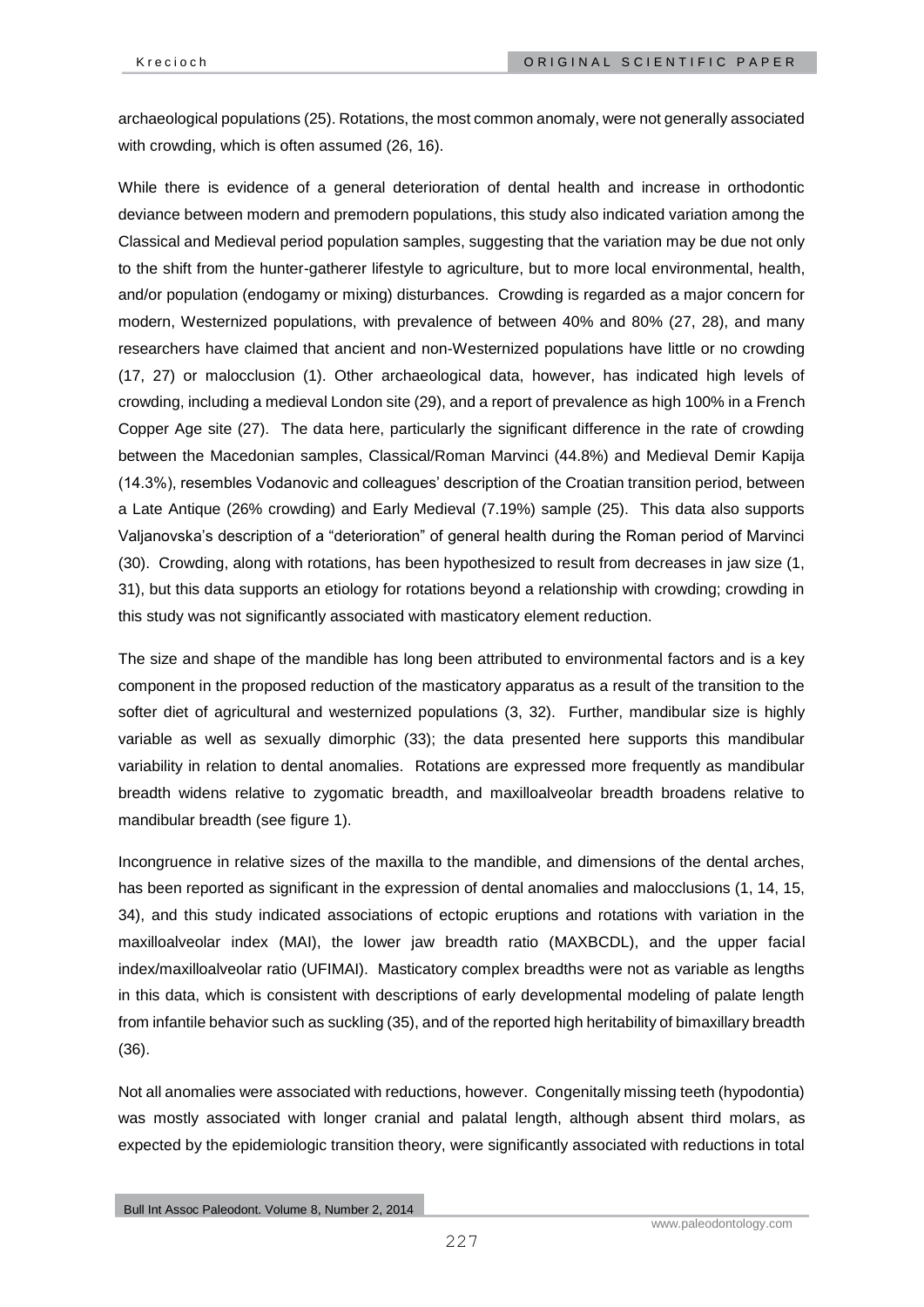facial height. Macedonian male skulls show increases in cranial and palatal length with rotations; it seems that incongruence rather than simply reduction may be related to the expression of dental anomalies.

Importantly, significant associations varied between sex and among population samples, but overall rotations show a pattern of expression among populations with generally reduced skulls (see figure 2). Rotations appear to be clustered among populations with low, broad skulls with relatively thin palates.

## **Conclusion**

This study emphasizes the complex etiology for dental anomalies, as well as the multifactorial origin of human skull variation. In general, skeletal elements which have been determined in previous studies to be most heritable showed the least variation in this study, and the least association with orthodontic anomalies. The size and shape of the mandible has been thought for a long time to be the most environmentally-variable craniofacial element, and this study has indicated a clear association between mandibular gracility and orthodontic anomalies, particularly rotations.

The maxillary component, however, also showed distinct associations between dental anomalies and incongruence between length and breadth. The relationship of anomalies with maxillary/palatal length variation may indicate a threshold for highly-heritable breadth to environmentally-plastic length deviance in contributing to the disruption of dental eruption paths. The presence of rotations, ectopic eruptions, and impactions was most pronounced in skulls with relatively small mandibles and broad palates relative to thin faces, and rotations had higher prevalence rates in populations with relatively broad skulls and long, thin palates. This may imply a threshold of cranial reduction beyond which the likelihood of orthodontic anomalies is increased, and also supports the theory of strong genetic control of tooth size compared to the environmental plasticity of specific elements of cranial functional complexes.

#### **References**

1. Corruccini RS. An epidemiological transition in dental occlusion in world populations. Am J Orthod. 1984; 86(5):419-426.

4. Lieberman DE, McBratney BM, Krovitz G. The evolution and development of cranial form in Homo sapiens. Proc Natl Acad Sci U S A. 2002; 99(3):1134-1139.

5. Harvati K and Weaver TD. Human cranial anatomy and the differential preservation of population history and climate signatures. Anat Rec A Discov Mol Cell Evol Biol. 2006; 282A:1225-1233.

<sup>2.</sup> Paschetta C, de Azevedo S, Castillo L, Martinez-Abadias N, Hernandez M, Lieberman DE, Gonzalez-Jose R. The influence of masticatory loading on craniofacial morphology: a test case across technological transitions in the Ohio Valley. Am J Phys Anthropol. 2010; 141:297-314.

<sup>3.</sup> von Cramon-Taubadel N. Global human mandibular variation reflects differences in agricultural and hunter-gatherer subsistence strategies. Proc Natl Acad Sci U S A. 2011; 108(49):19546-19551.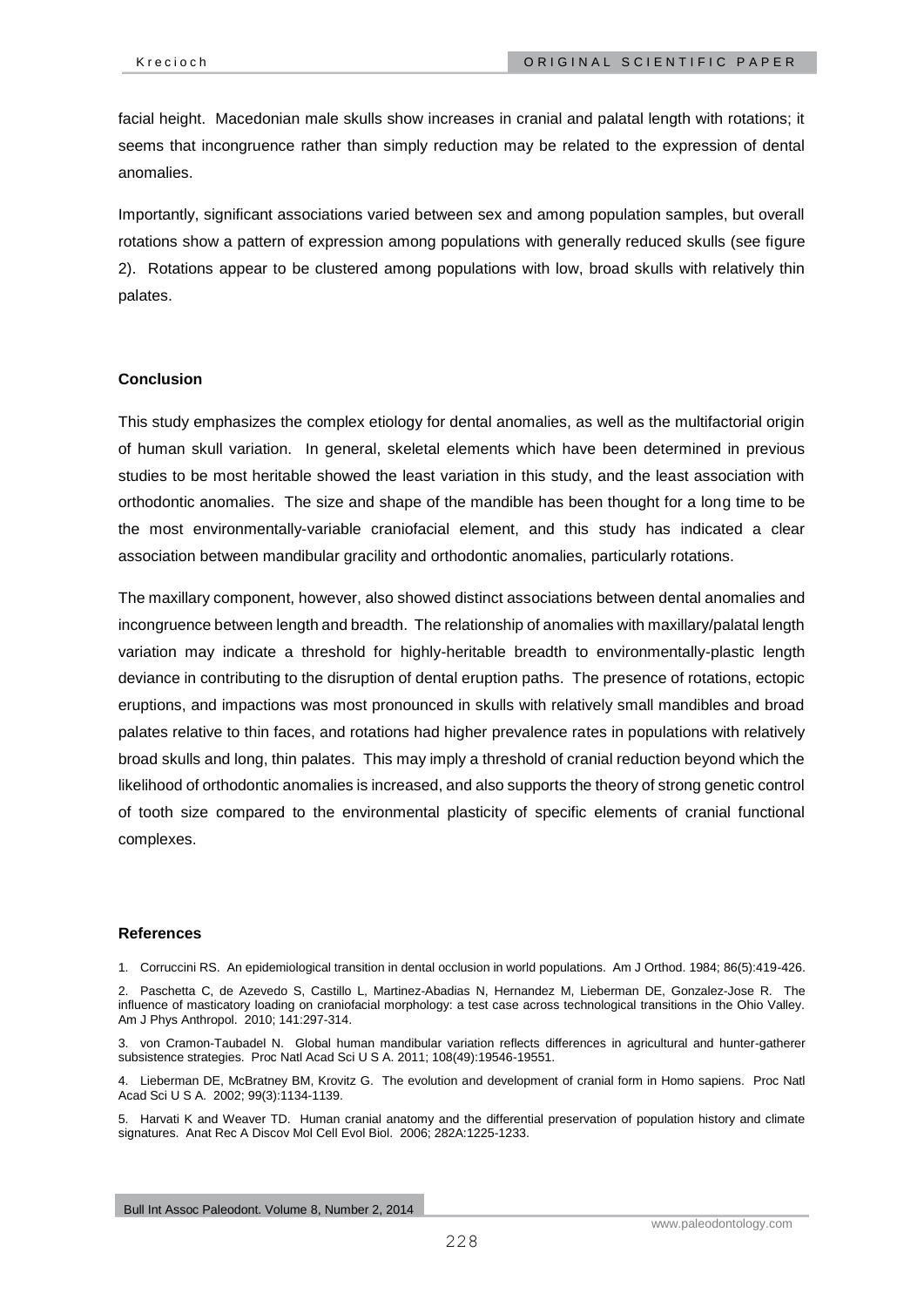6. Martínez-Abadías N, Esparza M, Sjøvold T, González-José R, Santos M, Hernández M. Heritability of human cranial dimensions: comparing the evolvability of different cranial regions. J Anat. 2009; 214:19-35.

7. von Cramon-Taubadel N. Congruence of individual cranial bone morphology and neutral molecular affinity patterns in modern humans. Am J Phys Anthropol. 2009; 140:205-215.

8. Relethford JH. Boas and beyond: Migration and craniometric variation. Am J Hum Biol. 2004; 16:379-386.

9. Moss ML and Young RW. A functional approach to craniology. Am J Phys Anthropol. 1960; 18:281-292.

10. Hunt N. Muscle function and the control of facial form. In Harris, Edgar, and Meghji eds. Clinical Oral Science. Oxford: Wright; 1998. p. 121-133.

11. Moss ML. The functional matrix hypothesis revisited. 1. The role of mechanotransduction. Am J Orthod Dentofacial Orthop. 1997; 112(1):8-11.

12. Moss ML. The functional matrix hypothesis revisited. 4. The epigenetic antithesis and the resolving synthesis. Am J Orthod Dentofacial Orthop. 1997; 112(4):410-417.

13. Doris JM, Bernard BW, Kuftinec MM. 1981. A biometric study of tooth size and dental crowding. Am J Orthod. 1981; 79(3):326-336.

14. Lombardi AV. The adaptive value of dental crowding: A consideration of the biologic basis of malocclusion. Am J Orthod. 1982; 81(1):38-42.

15. Leighton BC. Aetiology of malocclusion of the teeth. Arch Dis Child. 1991; 66:1011-1012.

16. Hillson S. Dental Anthropology. Cambridge: University Press.

17. Mossey PA. The Heritability of Malocclusion: Part 1—Genetics, Principles and Terminology. Br J Orthod. 1999; 26:103- 113.

18. Howells WW. Cranial Variation in Man: A Study by Multivariate Analysis of Patterns of Difference among Recent Human Populations. Papers of the Peabody Museum 67. Cambridge: Harvard University Press; 1973.

19. Buikstra JE, Ubelaker DH. Standards to the data collection for recording human remains. Arkansas Archaeological Survey Research Series 44. Fayetteville: Arkansas Archaeological Survey; 1994.

20. Bass WM. Human Osteology: A Laboratory and Field Manual, 5th edition. Springfield: Missouri Archaeological Society; 2005

21. Krecioch JR. An Investigation into the relationship of craniometrics to dental anomalies [MSc dissertation]. Bradford (UK): University of Bradford; 2012

22. Rajab L and Hamdam MAM. Supernumerary teeth: review of the literature and a survey of 152 cases. Int J Paediatr Dent. 2002; 12:244-254

23. Baccetti T. A controlled study of associated dental anomalies. Angle Orthod. 1998; 68(3):267-274

24. Thongudomporn U and Freer TJ. Prevalence of dental anomalies in orthodontic patients. Aust Dent J. 1998; 43(6):395- 398.

25. Vodanović M, Galic I, Strujić M, Peroš K, Šlaus M, Brkić H. Orthodontic anomalies and malocclusions in Late Antique and Early Mediaeval period in Croatia. Arch Oral Biol. 2012; 57:401-412.

26. Harris EF, Smith RJ. A study of occlusion and arch widths in families. Am J Orthod. 1980; 78(2):155-163

27. Mockers O, Aubrey M, Mafart B. Dental crowding in a prehistoric population. Eur J Orthod. 2004; 26(2):151-156.

28. Evensen JP, Øgaard B. Are malocclusions more prevalent and severe now? A comparative study of medieval skulls from Norway. Am J Orthod Dentofacial Orthop. 2007; 131:710-716.

29. Harper C. A comparison of medieval and modern dentitions. Eur J Orthod. 1994; 16:163-173.

30. Veljanovska F. Antichkoto Naselenie od Marvinci-Valandovo. Skopje: Museum of Macedonia; 2006.

31. Barnabé E, Flores-Mir C. Dental morphology and crowding: a multivariate approach. Angle Orthod. 2006; 76(1):20-25.

32. Nicholson E, Harvati K. Quantitative analysis of human mandibular shape using three-dimensional geometric morphometrics. Am J Phys Anthropol. 2006; 131:368-383.

33. Vodanovic M, Dumancic J, Demo Z, Mihelic D. Determination of sex by discriminant function analysis of mandibles from two Croatian archeological sites. Acta Somatic Croat. 2006; 40:263-77. 2006----

34. Forsberg C-M. Tooth size, spacing, and crowding in relation to eruption or impaction of third molars. Am J Orthod Dentofacial Orthop. 1988; 94:57-62.

35. Oyen O. Chapter 11: Masticatory function and facial growth and development. In Enlow and Hans, eds. Essentials of Facial Growth. Philadelphia: Saunders; 1996.

36. Carson EA. Maximum Likelihood estimation of human craniometric heritabilities. Am J Phys Anthropol. 2006; 131:169- 180.

Bull Int Assoc Paleodont. Volume 8, Number 2, 2014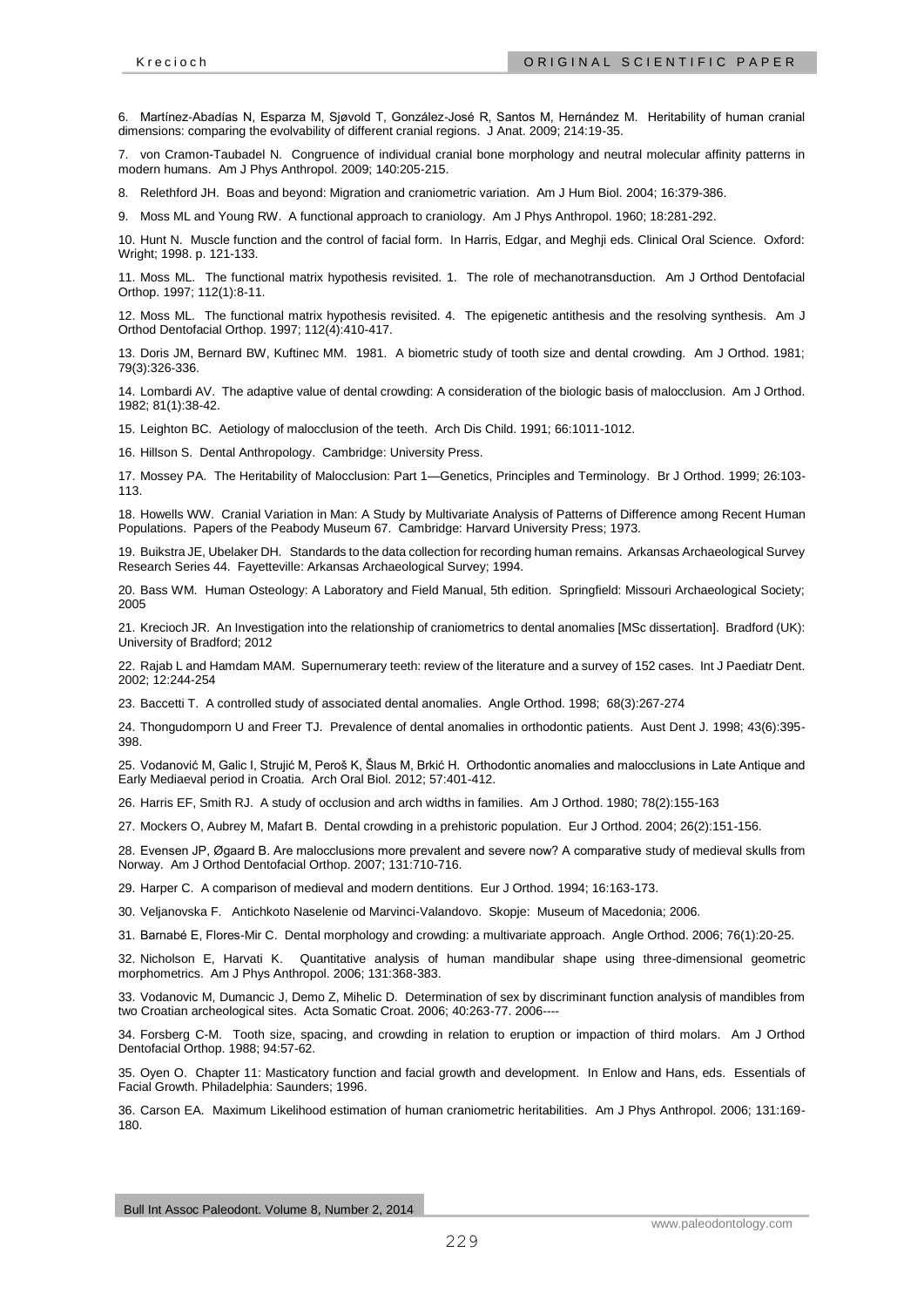| <b>Measurement</b>              | Code        | <b>Landmarks</b> |
|---------------------------------|-------------|------------------|
| Maximum cranial length          | GOL         | g-op             |
| Maximum cranial breadth         | <b>XCB</b>  | eu-eu            |
| Cranial height                  | <b>BBH</b>  | ba-b             |
| Facial height                   | <b>TFH</b>  | n-gn             |
| Facial breadth                  | <b>ZYB</b>  | zy-zy            |
| Upper facial height             | <b>NPH</b>  | n-pr             |
| Upper facial breadth            | <b>FMT</b>  | fmt-fmt          |
| Maxilloalveolar length          | <b>MAXL</b> | pr-alv           |
| Maxilloalveolar breadth         | <b>MAXB</b> | ect-ect          |
| Palatal length                  | PL.         | ol-sta           |
| Palatal breadth                 | PB.         | enm-enm          |
| Bicondylar breadth              | <b>BCDL</b> | cdl-cdl          |
| <b>Bigonial breadth</b>         | <b>BGO</b>  | go-go            |
| Height of ascending ramus       | <b>HAR</b>  | go-cdl           |
| Min breadth of ascending ramus  | <b>MBAR</b> |                  |
| Height of mandible at symphysis | <b>HMS</b>  | gn-ini           |

Table 1. Cranial landmarks used in this study.

| Anomaly                               |                   | All $(n=131)$     |              | Males $(n=76)$    | Females (n=55) |                   |
|---------------------------------------|-------------------|-------------------|--------------|-------------------|----------------|-------------------|
|                                       | <b>Cases</b>      | <b>Prevalence</b> | <b>Cases</b> | <b>Prevalence</b> | Cases          | <b>Prevalence</b> |
| Any anomaly<br>other than<br>crowding | 64                | 48.9%             | 34           | 44.7%             | 30             | 54.5%             |
| Supplemental<br>Teeth                 | 2                 | 1.5%              | 2            | 2.6%              | 0              | 0                 |
| Rotations                             | 36                | 27.5%             | 18           | 23.7%             | 18             | 32.7%             |
| <b>Reversals</b>                      | 2                 | 1.5%              | 0            | 0                 | $\overline{2}$ | 3.6%              |
| Peg/Misshapen                         | 4                 | 3.1%              | 4            | 5.3%              | 0              | O                 |
| Congenitally<br>Absent                | 4                 | 3.1%              | 2            | 2.6%              | $\mathfrak{p}$ | 3.6%              |
| M <sub>3</sub> Absent                 | $12 \overline{ }$ | 9.2%              | 7            | 9.2%              | 5              | 9.1%              |
| Ectopic etc.                          | 16                | 12.2%             | 9            | 11.8%             |                | 12.7%             |
| Crowding                              | 31                | 23.7%             | 21           | 27.6%             | 10             | 18.2%             |

Table 2. Prevalence rates of dental anomalies.

|                        |                   | English $(n=74)$ | Macedonian (n=57) |                  |              |                 |
|------------------------|-------------------|------------------|-------------------|------------------|--------------|-----------------|
|                        | <b>Blackfriar</b> | <b>Box</b>       | <b>Chichester</b> | <b>Hickleton</b> | <b>Demir</b> | <b>Marvinci</b> |
|                        | $s(n=17)$         | Lane             | $(n=36)$          | $(n=12)$         | Kapija       | $(n=29)$        |
|                        |                   | $(n=9)$          |                   |                  | $(n=28)$     |                 |
| <b>Supernumeraries</b> | 0                 | $1(11.1\%)$      | 1(2.8%)           | 0                | 0            | $\Omega$        |
| <b>Rotations</b>       | 2(11.8%)          | $1(11.1\%)$      | 13 (36.1%)        | 4 (33.3%)        | 6(21.4%)     | 10              |
|                        |                   |                  |                   |                  |              | (34.5%)         |
| <b>Reversals</b>       | 0                 | $\Omega$         | $\Omega$          | $\Omega$         | $\Omega$     | $2(6.9\%)$      |
| <b>Misshapen</b>       | $(5.9\%)$         | $(11.1\%)$       | $2(5.6\%)$        | 0                | 0            | U               |
| <b>Hypodontia</b>      | O                 | $1(11.1\%)$      | 1(2.8%)           | 1(8.3%)          | $\Omega$     | $1(3.4\%)$      |
| M3 absent              | 2(11.8%)          | 2(22.2%)         | 3(8.3%)           | 0                | 3(10.7%)     | $2(6.9\%)$      |
| <b>Ectopic etc</b>     | (5.9%)            | 2(22.2%)         | 3(8.3%)           | 2(16.7%)         | $2(7.1\%)$   | 6(20.7%)        |
| <b>Crowding</b>        | $2(11.8\$         | 2(22.2%)         | 7 (19.4%)         | $3(25.0\%)$      | 4 (14.3%)    | 13              |
|                        |                   |                  |                   |                  |              | $(44.8\%)$      |

Table 3. Cases and prevalence of anomalies by population sample.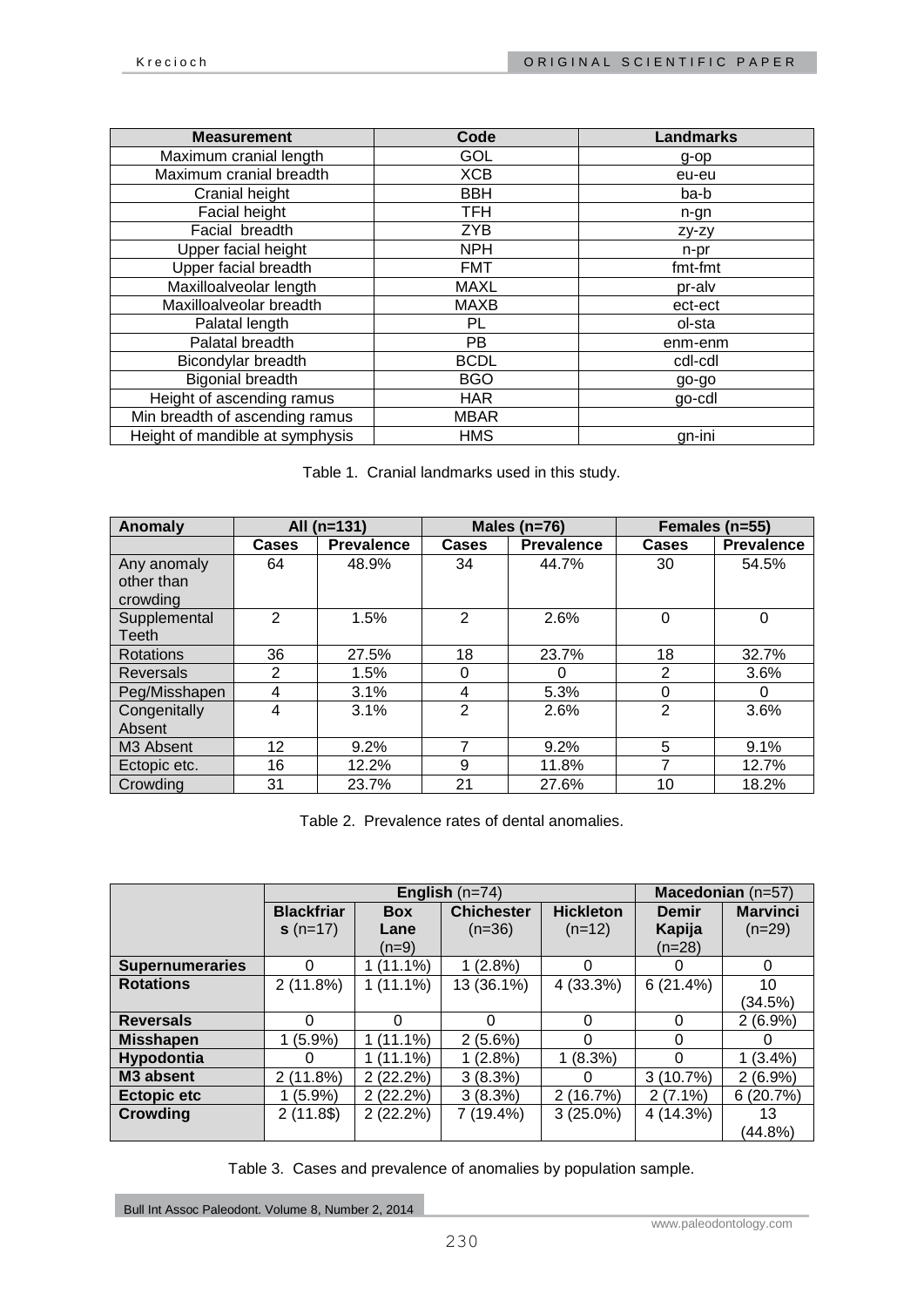| Variable        | Anomaly     |        | <b>Mean, Females</b><br>(mm) | Mean, Males (mm) |         | <b>Significance</b> |          |       |
|-----------------|-------------|--------|------------------------------|------------------|---------|---------------------|----------|-------|
| <b>Vault</b>    |             | Absent | Present                      | Absent           | Present | std. error          | t value  | $p=$  |
| GOL             | Rotation    | 177.36 | 173.18                       | 183.04           | 180.63* | 1.690               | 2.260    | 0.026 |
| <b>BBH</b>      | Rotation    | 128.08 | 124.91                       | 134.60           | 129.85  | 1.989               | 2.195    | 0.031 |
|                 | Hypodontia  | 127.24 | 124.50                       | 133.00           | 148.00  | (M)                 | $-2.412$ | 0.020 |
|                 |             |        |                              |                  |         | 6.219               |          |       |
|                 | Crowding    | 125.04 | 135.29                       | 133.66           | 132.38  | (F)                 | $-2.813$ | 0.008 |
|                 |             |        |                              |                  |         | 3.644               |          |       |
| <b>Face</b>     |             | Absent | Present                      | Absent           | Present | std. error          | t value  | $p=$  |
| TFH             | Rotation    | 107.79 | 106.76                       | 116.24           | 111.67  | 1.979               | 2.492    | 0.015 |
|                 | M3 Absent   | 107.69 | 100.50                       | 115.56           | 103.50  | 4.316               | 2.407    | 0.019 |
| <b>ZYB</b>      | Rotation    | 126.96 | 125.17                       | 134.26           | 131.46  | 1.485               | 2.313    | 0.023 |
| <b>NPH</b>      | Ectopic etc | 65.18  | 60.00                        | 68.63            | 67.63   | (F)                 | 2.339    | 0.024 |
|                 |             |        |                              |                  |         | 2.213               |          |       |
| <b>MAXL</b>     | Hypodontia  | 49.93  | 51.00                        | 52.87            | 60.00   | (M)                 | $-2.158$ | 0.037 |
|                 |             |        |                              |                  |         | 3.304               |          |       |
|                 | Ectopic etc | 49.89  | 52.00                        | 53.57            | 49.40   | (M)                 | 2.767    | 0.009 |
|                 |             |        |                              |                  |         | 1.507               |          |       |
| PL              | Rotation    | 48.50  | 45.87                        | 49.74            | 49.36*  | (F)                 | 2.124    | 0.040 |
|                 |             |        |                              |                  |         | 1.240               |          |       |
| <b>Mandible</b> |             | Absent | Present                      | Absent           | Present | std. error          | t value  | $p=$  |
| <b>BCDL</b>     | Rotation    | 121.25 | 115.13                       | 124.39           | 120.15  | 1.579               | 3.676    | 0.000 |
| <b>HAR</b>      | Rotation    | 67.39  | 64.53                        | 70.30            | 67.86   | 1.085               | 2.913    | 0.004 |
| <b>MBAR</b>     | Rotation    | 30.46  | 29.20                        | 32.19            | 30.36   | 0.614               | 2.958    | 0.004 |
| <b>HMS</b>      | Rotation    | 28.15  | 26.29                        | 30.89            | 29.43   | 0.867               | 2.376    | 0.019 |

Table 4. Significant metric mean differences, anomalies present and absent, by craniofacial landmarks. \* Macedonian male skulls with rotations, however, showed an increase in GOL, from an average of 181.86mm to 183.17mm with rotations, and with PL, from 48.15mm to 50.00mm.

| Anomaly         | <b>Index</b>    | <b>Mean</b> |         | Significance |          |       |
|-----------------|-----------------|-------------|---------|--------------|----------|-------|
|                 |                 | Absent      | Present | std. error   | t value  | $p=$  |
| <b>Rotation</b> | <b>CBHI</b>     | 91.64       | 88.62   | 1.38148      | 2.187    | 0.032 |
|                 | <b>MAXBCDL</b>  | 0.48        | 0.51    | 0.01196      | 2.418    | 0.019 |
|                 | FB <sub>1</sub> | 0.94        | 0.91    | 0.01039      | 2.529    | 0.014 |
|                 | FB <sub>2</sub> | 0.86        | 0.90    | 0.01828      | 2.123    | 0.038 |
| Hypodontia      | <b>CDLGO</b>    | 0.83        | 0.74    | 0.0405       | 2.243    | 0.028 |
|                 | <b>UFIMAI</b>   | 0.45        | 0.56    | 0.04510      | $-2.504$ | 0.016 |
| Ectopic, etc    | <b>MAXALV</b>   | 114.08      | 123.79  | 4.69967      | 2.066    | 0.043 |
|                 | <b>UFIMAI</b>   | 0.46        | 0.42    | 0.01969      | 2.170    | 0.035 |
| Crowding        | <b>CLHI</b>     | 72.42       | 75.04   | 1.03576      | 2.532    | 0.013 |
|                 | <b>CBHI</b>     | 89.92       | 93.17   | 1.46071      | 2.221    | 0.029 |
|                 | <b>ZYGFMT</b>   | 0.82        | 0.79    | 0.00728      | 3.154    | 0.002 |
|                 | FB <sub>2</sub> | 0.88        | 0.84    | 0.01364      | 2.582    | 0.012 |

Table 5. Significant differences of indices by anomaly.

Bull Int Assoc Paleodont. Volume 8, Number 2, 2014